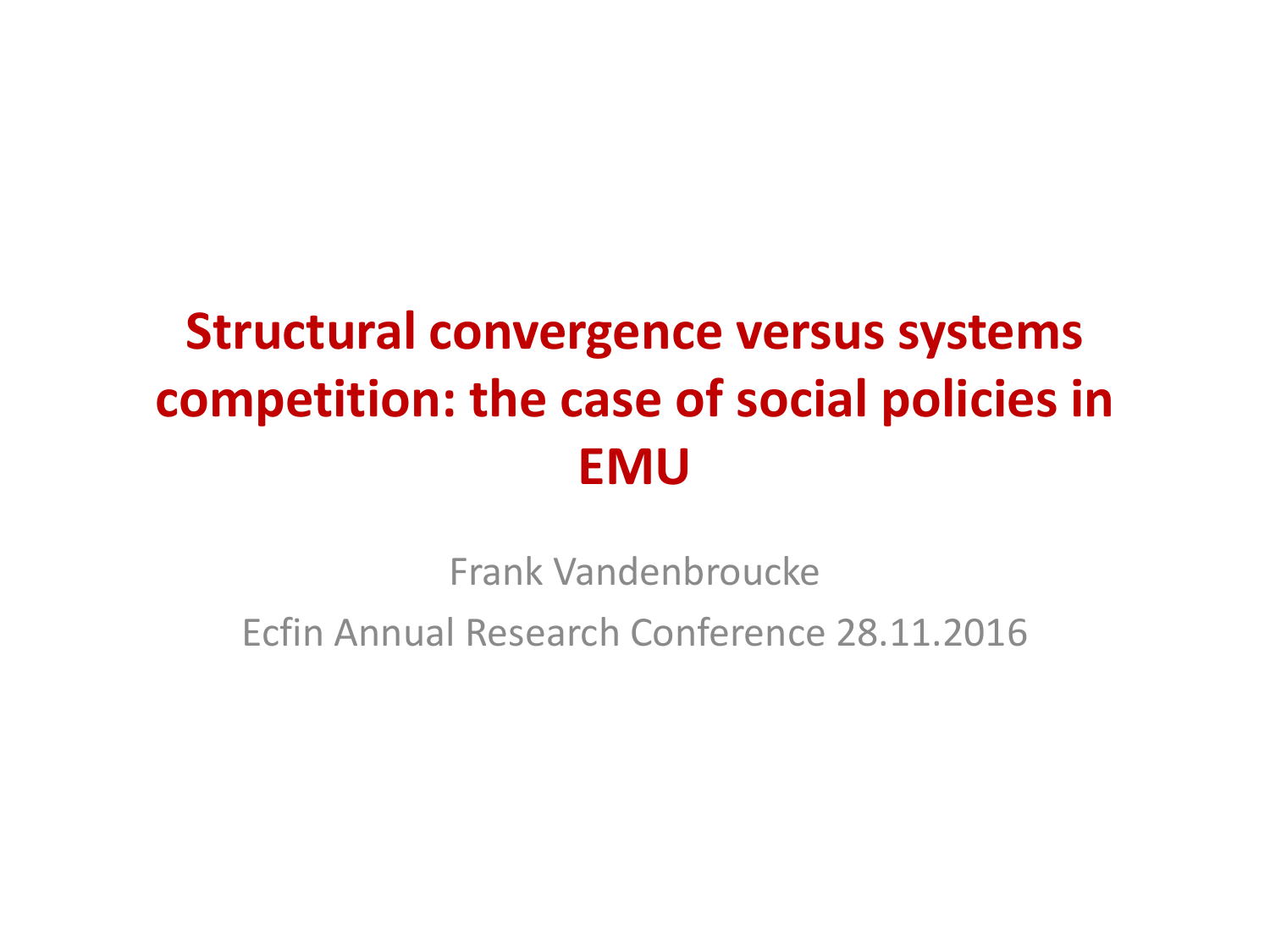#### **Questions**

- What is the extent of 'social diversity' (diversity in social models) that can be accommodated in EMU?
- Why a '*Eurozone* Pillar of Social Rights'?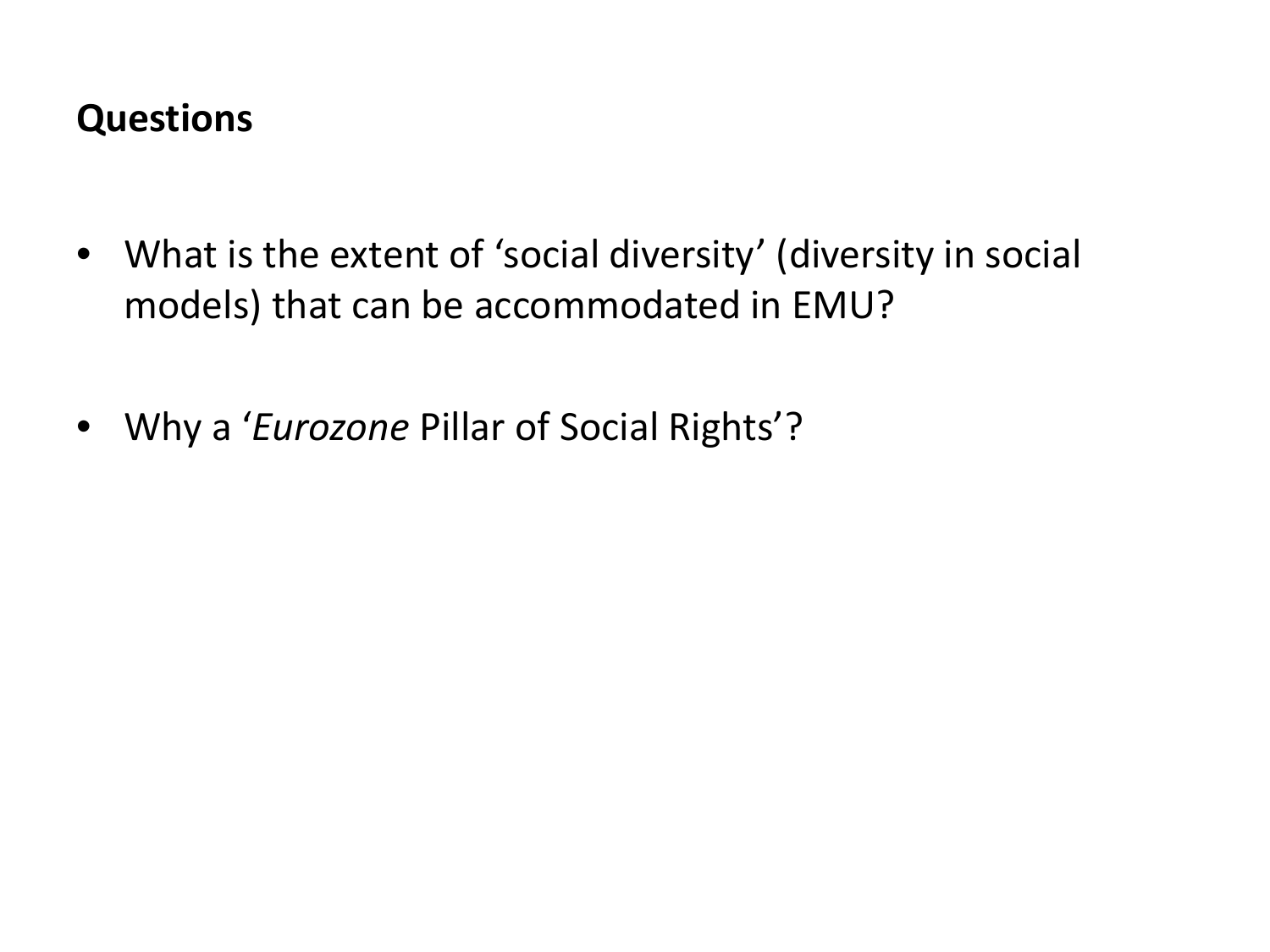# **Arguments for 'structural social convergence' vs. 'social systems competition'**

- i. Requirements w.r.t. economic symmetry in a monetary union
- ii. Requirements w.r.t. labour market flexibility and worker mobility in a monetary union;
- iii. Consequences of risk-sharing solutions in the context of a monetary union;
- iv. Externalities of national policies in the context of a monetary union;
- v. Subsidiarity and the national/regional/local capacity for policy innovation;
- vi. The need for mutual trust between Member States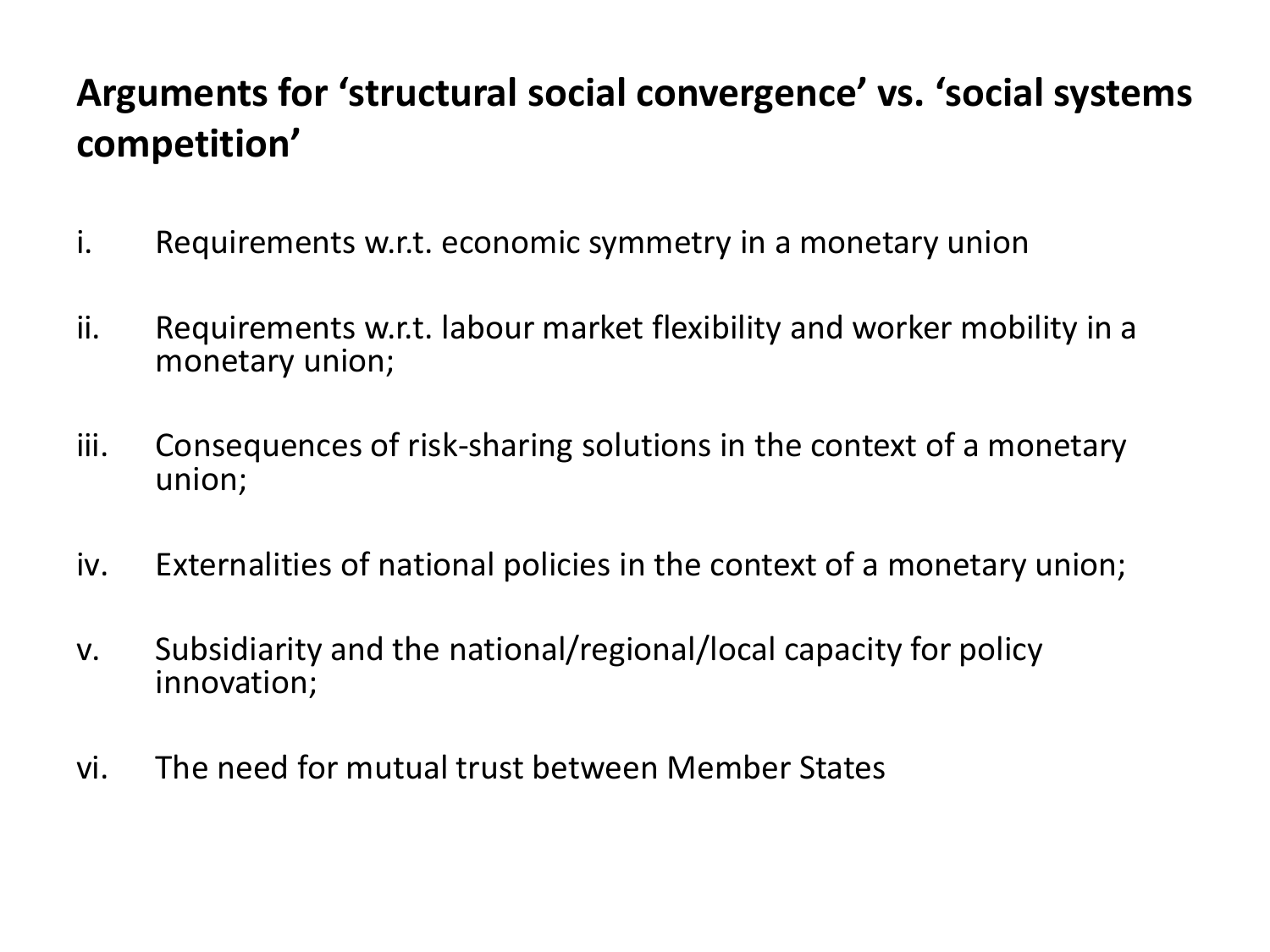## **OCA: textbook theory on trade-off 'symmetry' / 'flexibility'**



De Grauwe and Ji, *Flexibility and Stability. A difficult trade-off in the Eurozone*, CEPS Working Document 422, April 2016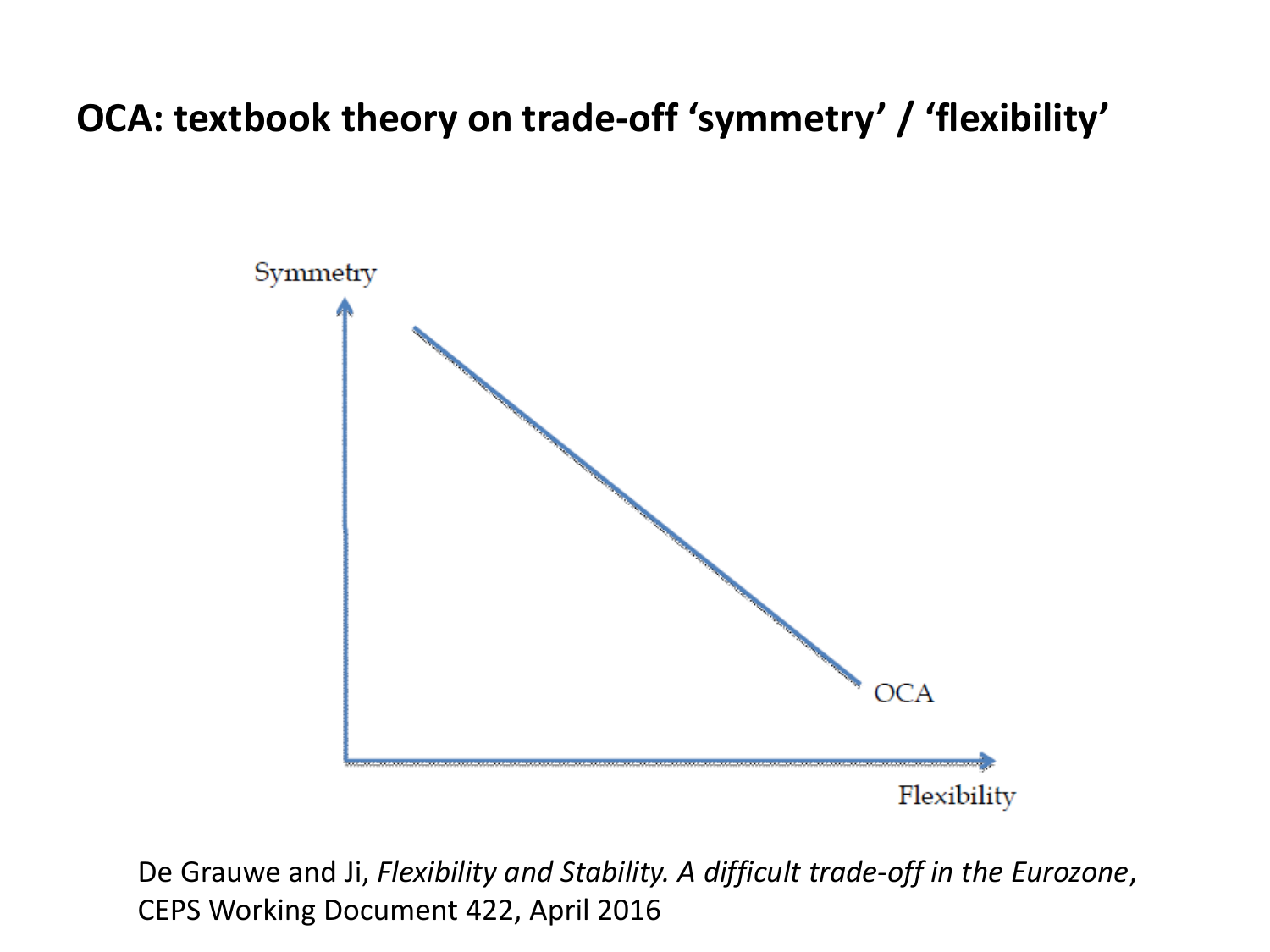#### **Permanent shocks or business cycle movements?**



De Grauwe and Ji, *Flexibility and Stability. A difficult trade-off in the Eurozone*, CEPS Working Document 422, April 2016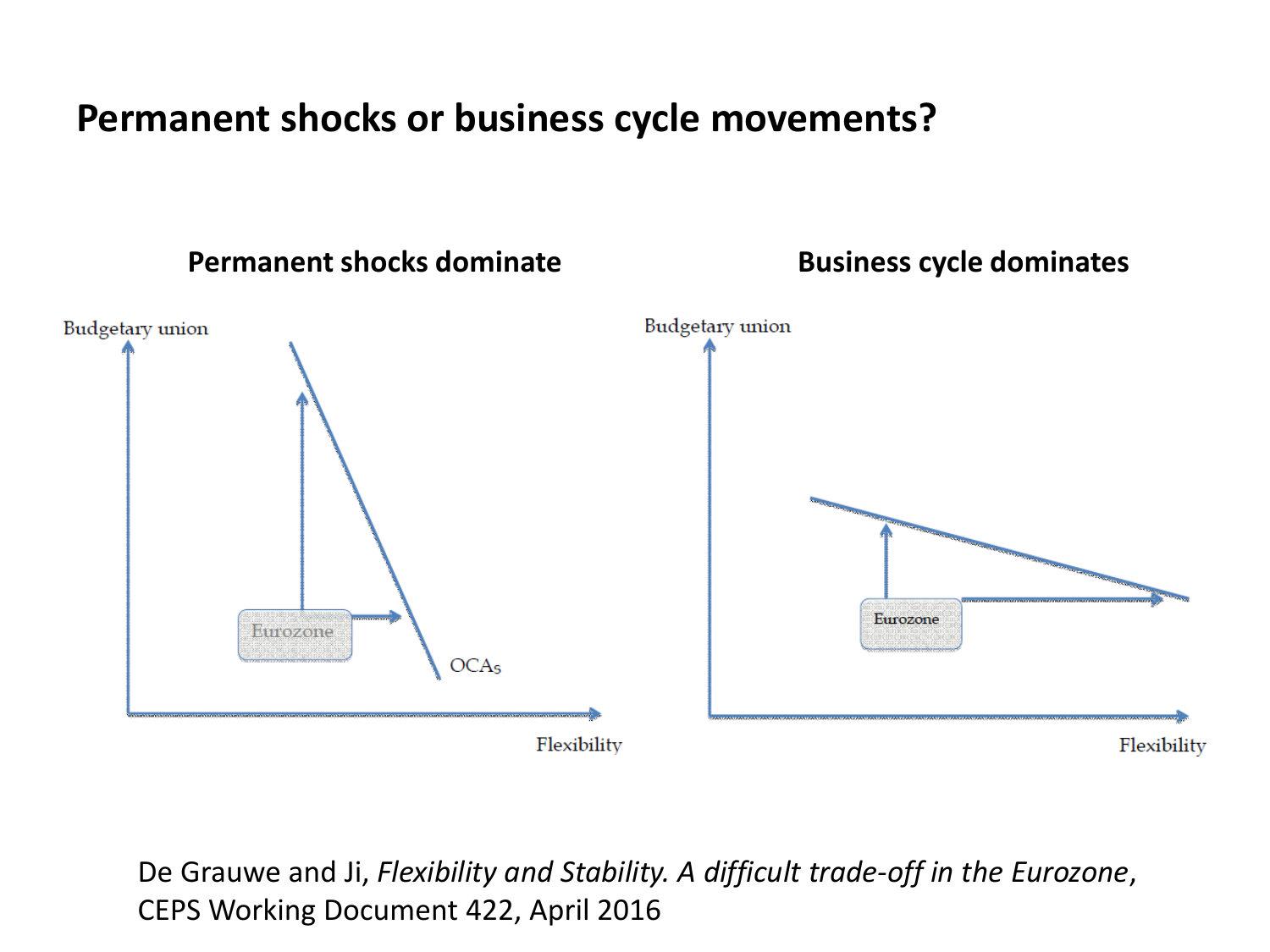### **The need for social convergence**

- Structural social convergence linked to requirements of symmetry
	- Coordination of wage policies & capacity to deliver
- Structural social convergence linked to risk-sharing (to mitigate institutional moral hazard in the case of risk-sharing):
	- Minimum requirements w.r.t. 'stabilisation quality' of unemployment regulation;
	- Minimum requirements w.r.t. 'activation quality' of unemployment regulation.
- Structural social convergence linked to flexibility as 'adaptability' to permanent shocks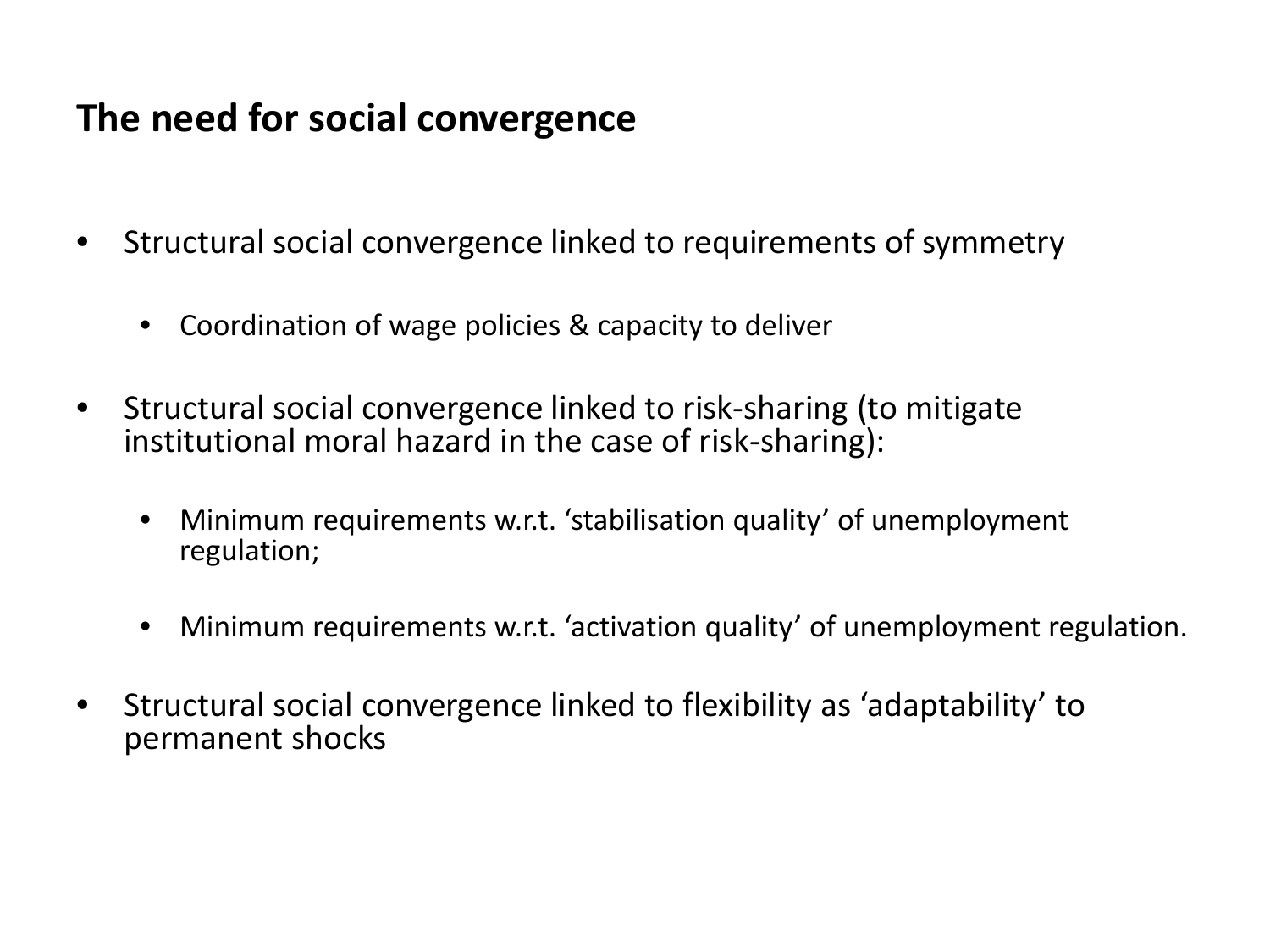#### **Limits to social diversity (yet, no social 'one-size-fits-all')**